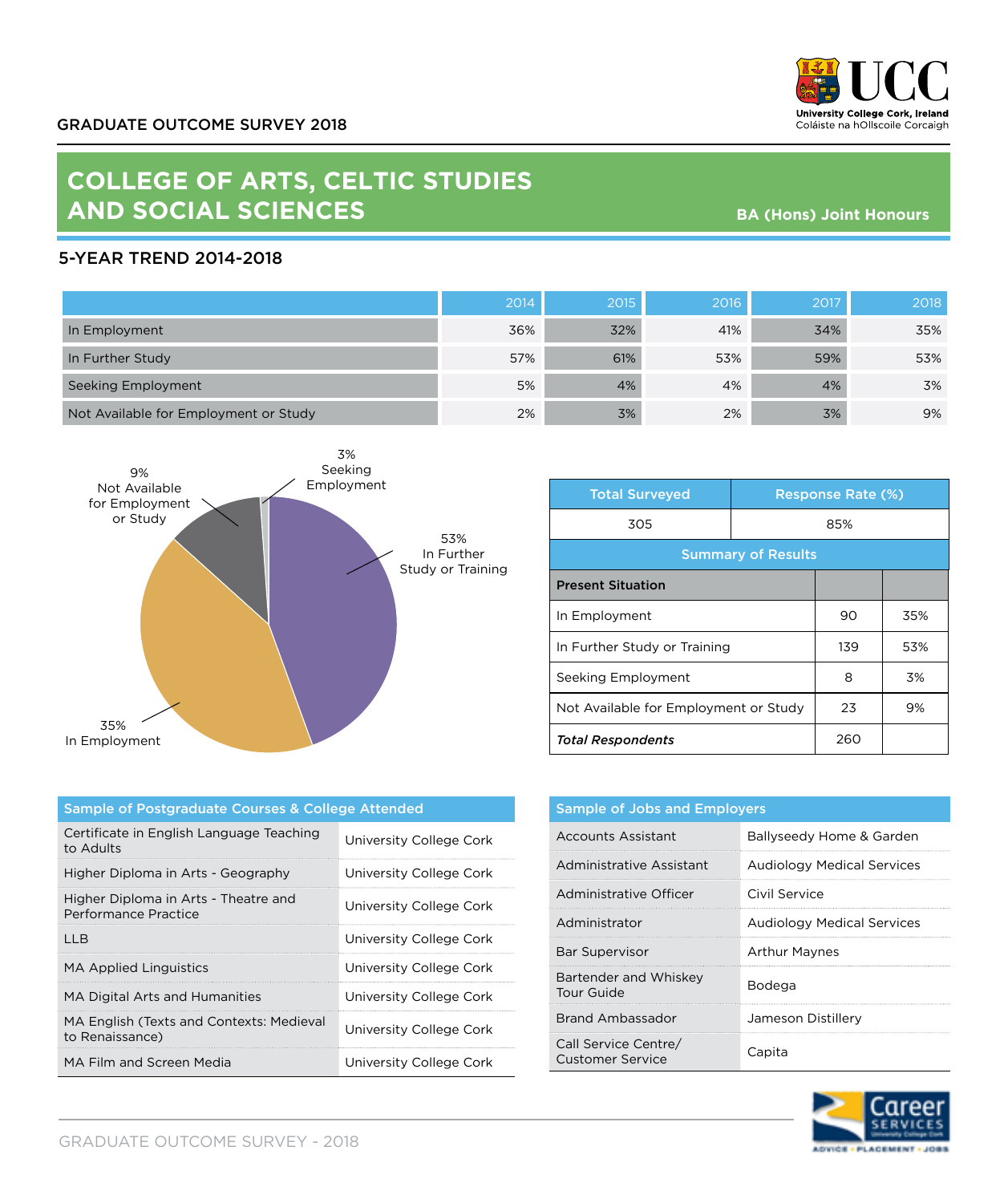GRADUATE OUTCOME SURVEY 2018

# **COLLEGE OF ARTS, CELTIC STUDIES AND SOCIAL SCIENCES**

MA Health and Society **National Society** University College Cork MA International Relations **University College Cork** 

# Cashier Circle K

**BA (Hons) Joint Honours (Contd.)**

| <b>MA Medieval History</b>                                      | University College Cork |
|-----------------------------------------------------------------|-------------------------|
| MA Modern Irish                                                 | University College Cork |
| MA Museum Studies                                               | University College Cork |
| MA Philosophy                                                   | University College Cork |
| <b>MA Renaissance Latin Culture</b>                             | University College Cork |
| MA Sociology                                                    | University College Cork |
| MA Translation Studies - German and Irish                       | University College Cork |
| MPhil                                                           | University College Cork |
| MPlan Planning & Sustainable<br>Development                     | University College Cork |
| <b>MSc Business Economics</b>                                   | University College Cork |
| MSc Design and Development of Digital<br><b>Business</b>        | University College Cork |
| MSc Food Business and Innovation                                | University College Cork |
| MSc Information Systems for Business<br>Performance             | University College Cork |
| MSc International Accounting Practice                           | University College Cork |
| MSc International Public Policy and<br>Diplomacy                | University College Cork |
| MSc Management and Marketing                                    | University College Cork |
| Postgraduate Diploma in Planning and<br>Sustainable Development | University College Cork |
| Professional Master of Education                                | University College Cork |
| Professional Master of Education<br>(Primary Education)         | University College Cork |

| Cashier / Deli assistant                 | Centra                               |
|------------------------------------------|--------------------------------------|
| Chef                                     | Coachford Childcare Centre           |
| <b>Clerical Officer</b>                  | Kilkenny County Council              |
| <b>Clerical Officer</b>                  | Tusla                                |
| Credit Controller                        | Munster Joinery                      |
| <b>Customer Care Advisor</b>             | <b>VHI Healthcare</b>                |
| <b>Customer Service Advisor</b>          | Amazon<br>.                          |
| Data Analyst                             | Acravet                              |
| Delicattessen Assistant                  | Joyce's Supermarket                  |
| Design & Marketing<br>Assistant          | Blackbee                             |
| Director of Childrens<br>Activities      | Kinsale Hotel & Spa                  |
| English Language Assistant               | Lycée Jean-Pierre Vernant,<br>Sèvres |
| English Teacher                          | Junior English 2000                  |
| Exam Invigilator                         | King's Inn                           |
| <b>Financial Analyst</b>                 | <b>Fidelity International</b>        |
| <b>Financial Operations</b><br>Associate | Central Bank of Ireland              |
| <b>General Operative</b>                 | Michael Hannihans                    |
| General Tourism Operative                | Cork City Gaol                       |
| <b>Health Services Cleaner</b>           | Not Stated                           |
| Healthcare Advisor                       | Boots                                |
| IT Agent                                 | Sun Life Financial                   |
| Junior Archaeologist                     | JCA Architects                       |
| Lab Technician                           | Specsavers                           |